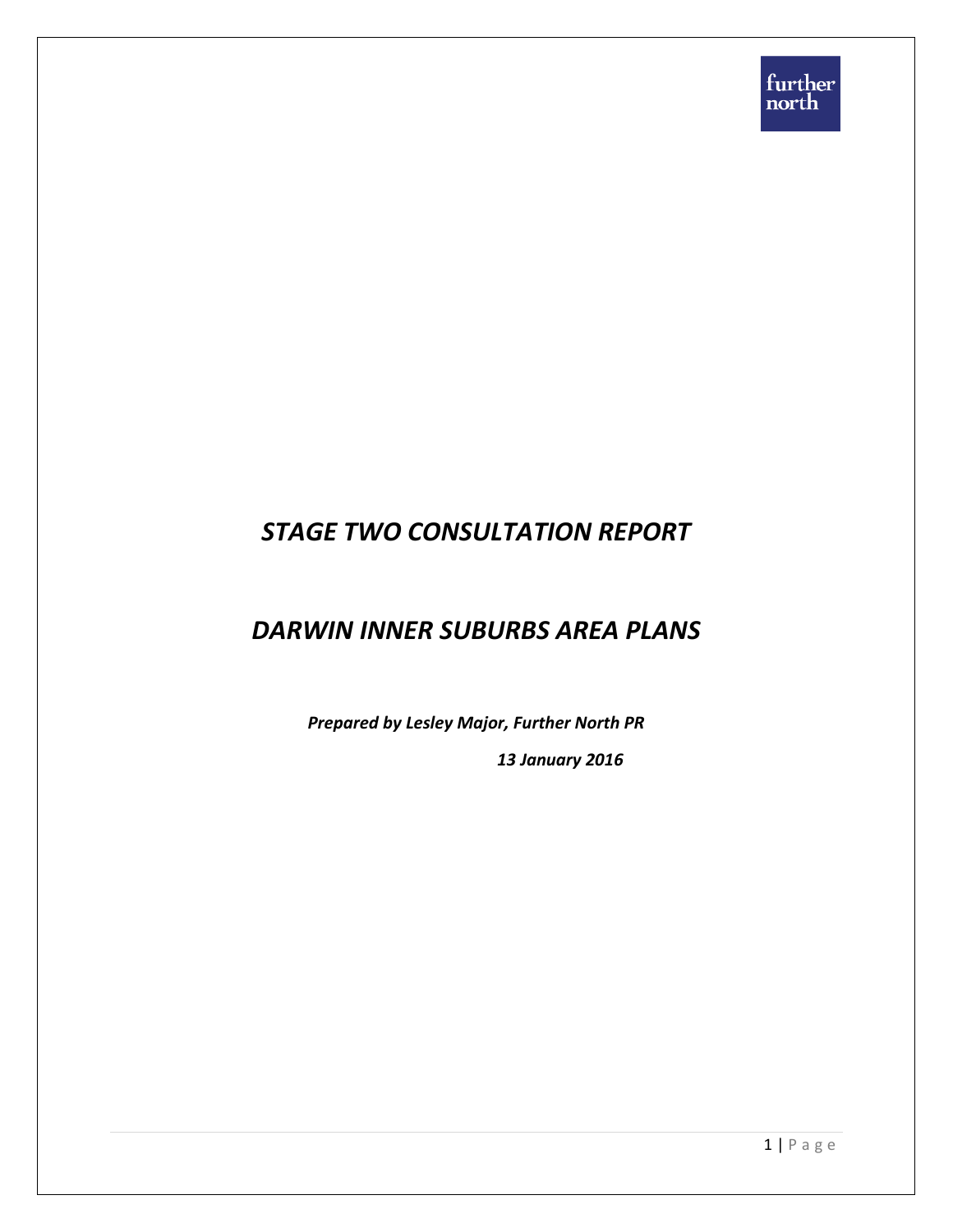

# *TABLE OF CONTENTS*

- *1.0 SUMMARY*
- *2.0 INTRODUCTION*
- *3.0 CONSULTATION PROCESS*

#### *4.0 SUBMISSIONS AND FEEDBACK*

- *4.1 Suburb by Suburb* 
	- *4.1.1 The Gardens*
	- *4.1.2 Stuart Park*
	- *4.1.3 Parap*
	- *4.1.4 Bayview*
	- *4.1.5 Woolner*
	- *4.1.6 Ludmilla*
	- *4.1.7 The Narrows*
	- *4.1.8 Fannie Bay*
- *4.2 Industry and Community submissions*
	- *4.2.1 Department of Defence*
	- *4.2.2 City of Darwin*
	- *4.2.3 Department of Transport*
	- *4.2.4 Housing Industry Australia*
	- *4.2.5 Architects Institute of Australia, NT Chapter*
	- *4.2.6 Department of Business*
	- *4.2.7 Ludmilla Creek Landcare Group*
- *5.0 CONCLUSION*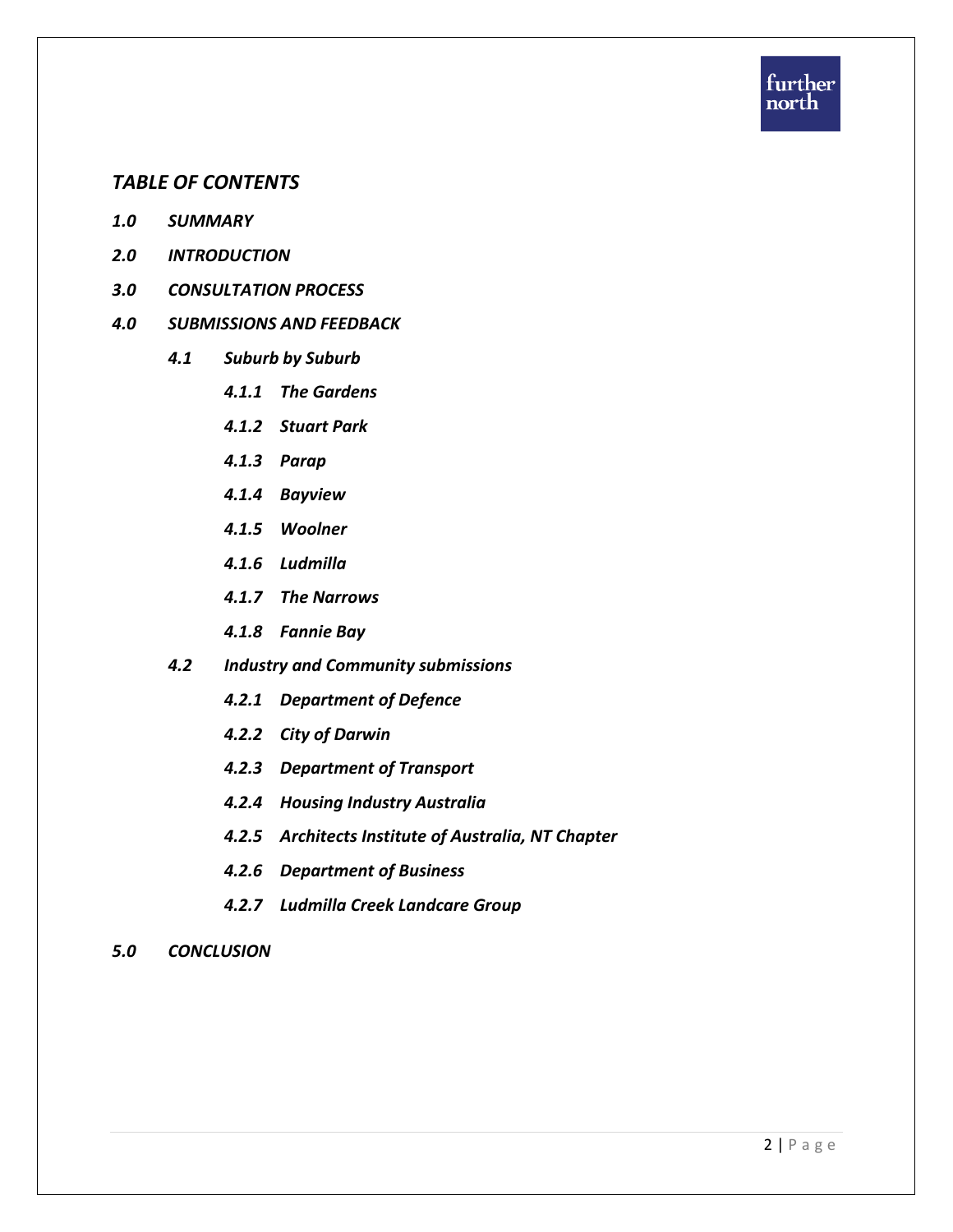# *1.0 SUMMARY*

On Wednesday 11 November, Northern Territory Planning Commission Chairman Gary Nairn launched Stage Two of the Darwin Inner Suburbs Area Plan project.

Stage Two was an opportunity to seek further feedback and comment on a draft Area Plan for the Inner Suburbs.

Stage One of the project involved more than four months of community and industry consultation and preliminary work by the Department of Lands, Planning and the Environment to prepare a draft Area Plan for Stage Two consultation.

This report provides a summary of the activities undertaken and the feedback received during Stage Two. For a detailed review of Stage One of the project, please refer to the Stage One Consultation Report.

The launch in November was the first opportunity for residents, property owners, developers, industry bodies and the broader community to view the draft Area Plan and associated documents.

The documentation to support the draft Plan are:

**Darwin Inner Suburbs Draft Area Plan**, detailing the planning principles used for future land use and development, including precinct maps.

**Darwin Inner Suburbs Draft Needs Assessment**, detailing the key issues for consideration, informed by the community feedback and background investigations undertaken during Stage One.

**Draft Discussion Paper – Review of the NT Planning Scheme Performance Criteria**  proposing new criteria for development and design standards in the Territory.

To ensure a comprehensive consultation process, to involve both those who had provided feedback in Stage One, and to reach as many residents, owners and interested parties as possible, a number of activities were undertaken:

- A letter from the NTPC Chair to approx. 10 000 residents and property owners in the study area, to advise the commencement of Stage Two, and the availability of the draft Area Plan and associated documents for comment
- Public Notice in local daily newspaper
- News media coverage
- 7 information stalls at targeted locations in and around the study area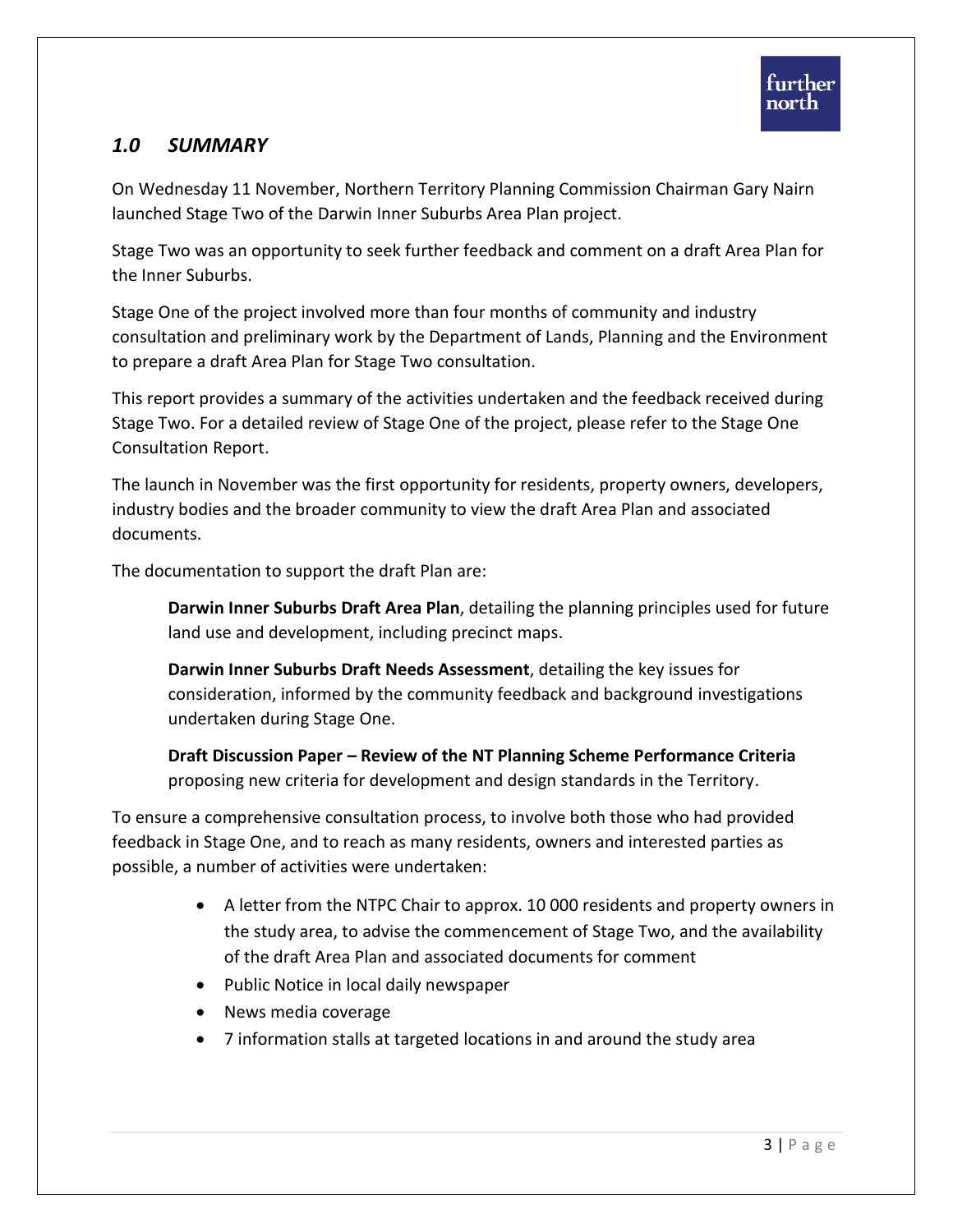

 Briefings with industry stakeholders, community members, Government agencies and media, including invitations to all who made formal submissions during Stage One

Throughout the Stage Two consultation process, the Planning Commission spoke directly to over 200 residents, property owners and members of the community, 34 industry, Government and Community stakeholders and received 47 submissions.

In total, consultation throughout Stages One and Two resulted in over 800 direct discussions, 75 Industry, Government and Community stakeholders and 110 formal submissions. In contrast to Stage One, which sought general feedback and initial thoughts on how the Inner Suburbs might accommodate growth into the future, Stage Two provided an opportunity for more specific feedback, related to the changes proposed in the draft Area Plan. In this way, feedback received in Stage Two tended to reflect the residential location of submitters, or specific locations identified for renewal. Submissions from peak industry bodies however, provided feedback on a range of matters within the study area.

In general, submissions and feedback identified the following:

- Strong support for a revitalisation of the Stuart Highway, including mixed use, green space and a re-imagining of the Highway as the entrance to Darwin's CBD.
- Many differing opinions regarding development in The Gardens, ranging from no development, to the highest level of mixed use residential.
- Strong community objections to the redevelopment of Richardson Park, and any changes to the existing Community Purpose and Public Open Space in Ludmilla.
- Understanding around the need for increased density, but differing perspectives on how this might be achieved, and the level of density suitable for the Inner Suburbs.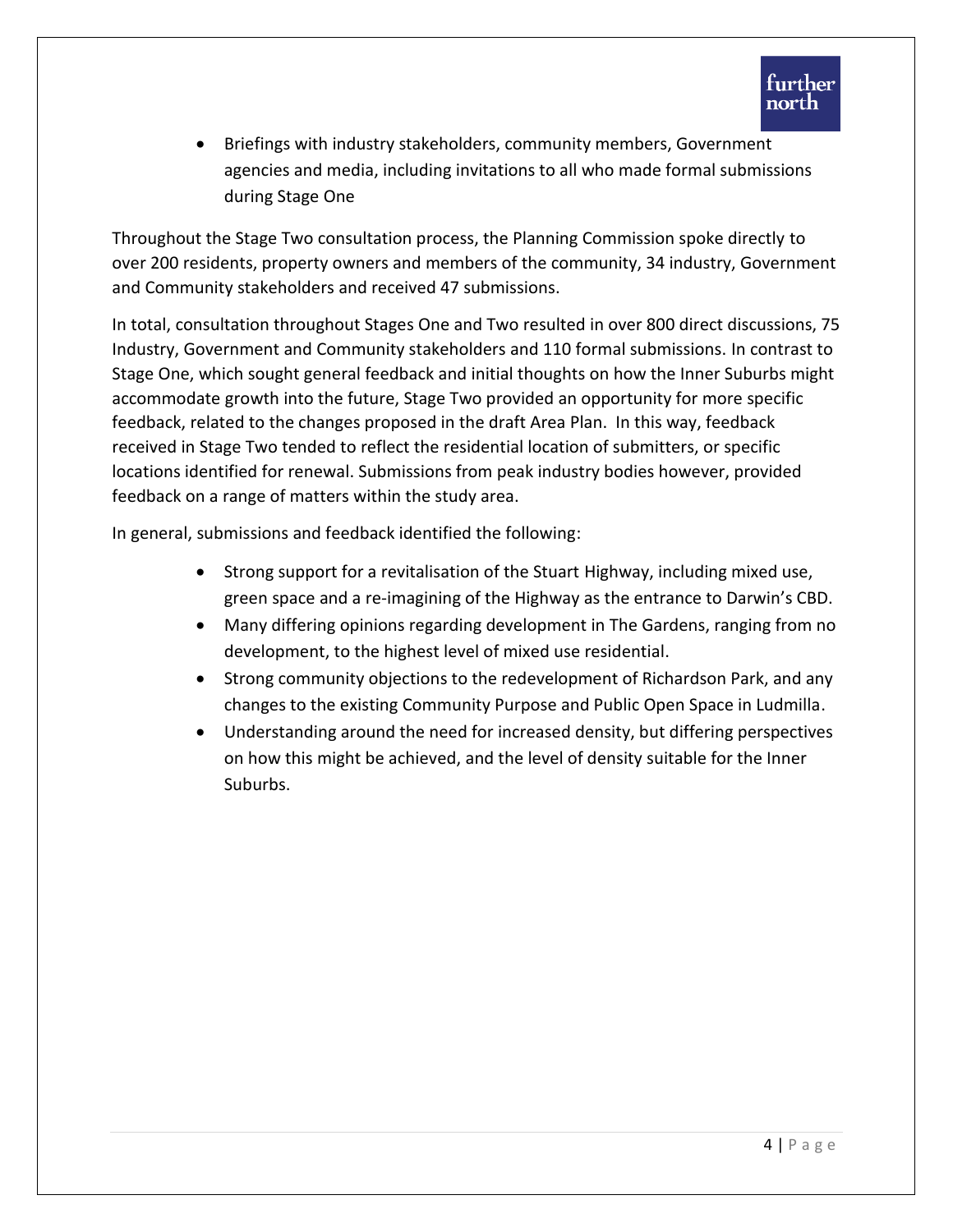# *2.0 INTRODUCTION*

# *2.1 The Study Area*

Darwin's inner suburbs are strategically located on the edge of Darwin CBD, covering the Darwin Peninsula and stretching north to the natural boundaries of Ludmilla Creek and the Darwin International Airport/RAAF Base.

The inner suburbs include Stuart Park, The Gardens, Parap, Woolner, Fannie Bay, Bayview, The Narrows and parts of Ludmilla. The industrial suburb of Winnellie provides the eastern boundary of the scope area. However, Winnellie is not within the study area for this project.

Population growth projections outline that over the next 40 to 50 years, the Darwin Region is expected to almost double in population with an increase of approximately 120,000 residents.

Darwin's inner suburbs are likely to be one of the largest growth areas, with an expected demand for 4,500 extra dwellings likely over this time. (*Darwin Regional Land Use Plan 2015*).

# *2.2 The Study Context*

The Northern Territory Planning Commission is an independent and advisory statutory authority that prepares strategic land use plans to manage growth in anticipation rather than in response.

The Planning Commission proactively sets the strategic framework for better integrated land use, transport and infrastructure planning, delivering more sustainable and cost-effective outcomes for the community, with sensitivity to environmental and heritage values.

In April 2015, the Minister for Lands and Planning tasked the Planning Commission with the preparation of Area Plans for key localities throughout Darwin and the Rural Area.

Stage Two of the Inner Suburbs Planning project builds on the work undertaken in Stage One, and incorporates a number of supporting plans and policies including:

# **The Darwin Regional Land Use Plan**

# **Northern Territory Compact Urban Growth Policy**

# **Darwin City Centre Master Plan**

The preparation of an Area Plan for Darwin's Mid Suburbs is being undertaken by the Planning Commission concurrent to the Inner Suburbs project.

# *2.3 The Stage Two Planning Environment*

As with Stage One, a number of announcements and decisions occurred during the consultation process, which affected the nature of the submissions.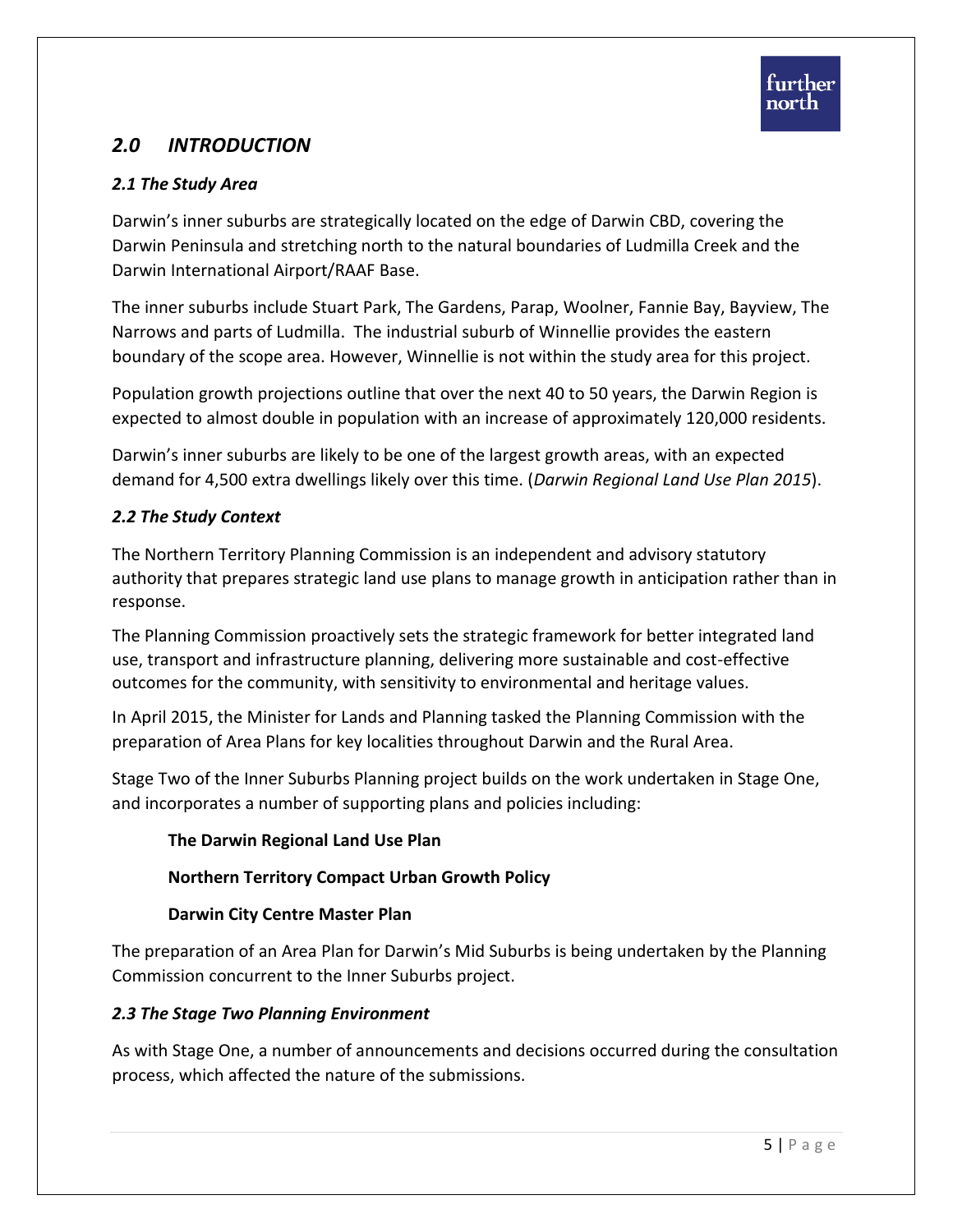The proposed re-development of Richardson Park in Ludmilla was not raised as an issue in Stage One of the consultation. However, it emerged as a highly contentious issue just prior to the commencement of Stage Two. As a result, much of the feedback in Stage Two related specifically to this re-development. The Richardson Park project has since been abandoned by Government.

A Notice of Intent submitted to the NT EPA in May 2015 regarding a proposed development in the suburb of Bayview created some confusion as some Bayview residents associated these NOI documents with the draft Area Plan. The Draft Area Plan does not propose any changes to existing Future Development zoning in Bayview.

Where possible, any inaccuracies were corrected with a personal response from the Planning Commission.

# *3.0 CONSULTATION PROCESS*

This Report is a summary of the second stage of a three-stage consultation process. The Planning Commission has undertaken a three stage process to recognise that exhibiting Area Plans in their draft form prior to seeking input from the public led to an (incorrect) assumption that the Area Plan was already complete and that the opportunity for any real public input was moot.

To reinforce to the community the value of their contributions, a three Stage engagement approach has now been adopted by the Planning Commission.

**Stage One** of the engagement process commences via an early input consultation phase, gathering and sharing information prior to the display of the draft area plans.

**Stage Two** sees the development of the plans by the Department, and circulation/display for a short public exhibition period for further comment and feedback.

**Stage Three** will commence the statutory exhibition period for inclusion in the Planning Scheme.

This approach gives three distinct opportunities for public participation, and allows the Planning Commission to gather valuable input and stakeholder information and distribute key information relevant to the major issues and regarding the planning process generally.

# *3.1 Consultation Outcomes – Stage Two*

**Media briefing and announcement**: A media briefing was held at Energy House on 11 November to provide an overview and detail the Stage Two planning documents, and to promote coverage and encourage feedback. Stage Two received coverage on ABC Radio, NT News, and on ABC TV News and Channel Nine news.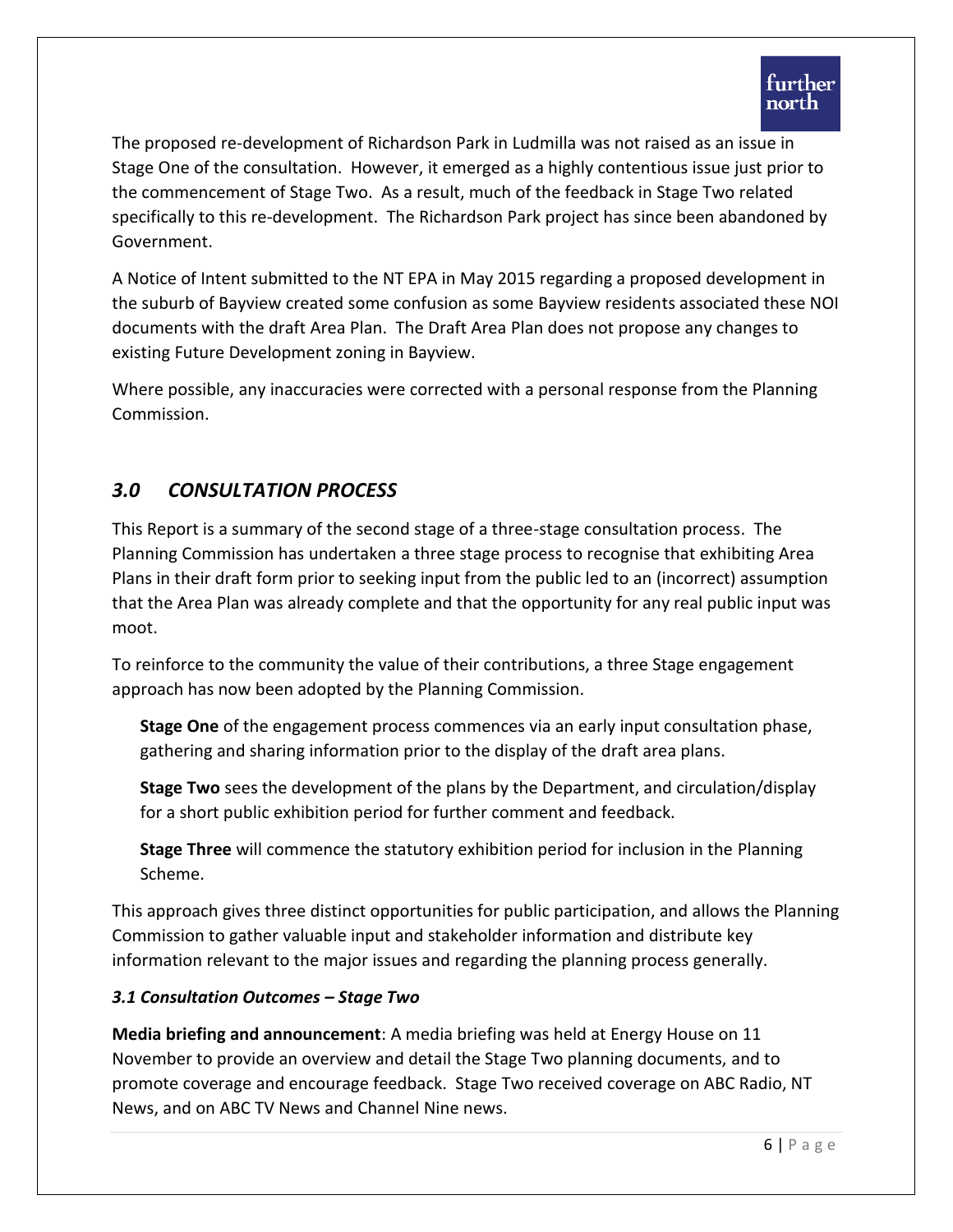

**Mail Out "Invitation to participate"**: A four page mail out was sent to approx. 10 000 residents and property owners in the study area, with an invitation from the Planning Commission Chairman to view the planning documents and participate in Stage Two via submission or by visiting one of the pop up stalls.

**Consultation Materials:** Stage Two materials were more comprehensive than Stage One, as the draft Area Plan was now available for public comment.

The documentation to support the draft Plan consists of:

**Darwin Inner Suburbs Draft Area Plan**, detailing the planning principles used for future land use and development, including precinct maps.

**Darwin Inner Suburbs Draft Needs Assessment**, detailing the key issues for consideration, informed by the community feedback and background investigations undertaken during Stage One.

**Draft Discussion Paper – Review of the NT Planning Scheme Performance Criteria**  proposing new criteria for development and design standards in the Territory.

Copies of all engagement materials were available to view at the information stalls and downloadable from the Planning Commission's website.

**Pop up Stalls**: 'Pop up' information stalls were held at convenient locations throughout the study area, including Saturday markets at Parap, outside local shops in Stuart Park, Fannie Bay, Winnellie and in the Darwin CBD. Dates for these stalls were advertised on the Planning Commission's website.

**Targeted briefings:** Targeted briefings from the Planning Commission chair were given to Government agencies and Industry and Community stakeholders, well attended with over 27 representatives

**Advertising:** Advertising in the NT News Planning Notices section (Friday)

**Community and Stakeholder Consultation – Stage Two**: To effectively 'close the loop' and provide as many residents, property owners and community groups with access to the Stage Two documents, the Planning Commission re-visited those locations from Stage One. This proved effective as the locations became identifiable with the project.

| <b>DATE &amp; LOCATION :</b> | <b>STAKEHOLDERS</b>          | # CONSULTED |
|------------------------------|------------------------------|-------------|
| Friday 2 October, Arnhemica  | Government and Agency        | 9           |
| House, Parap                 | <b>Stakeholders</b>          |             |
| Thursday 12 November,        | Local Residents and Property | 48          |
| Fannie Bay                   | Owners                       |             |
| Saturday 14 November, Parap  | Local Residents and Property | 39          |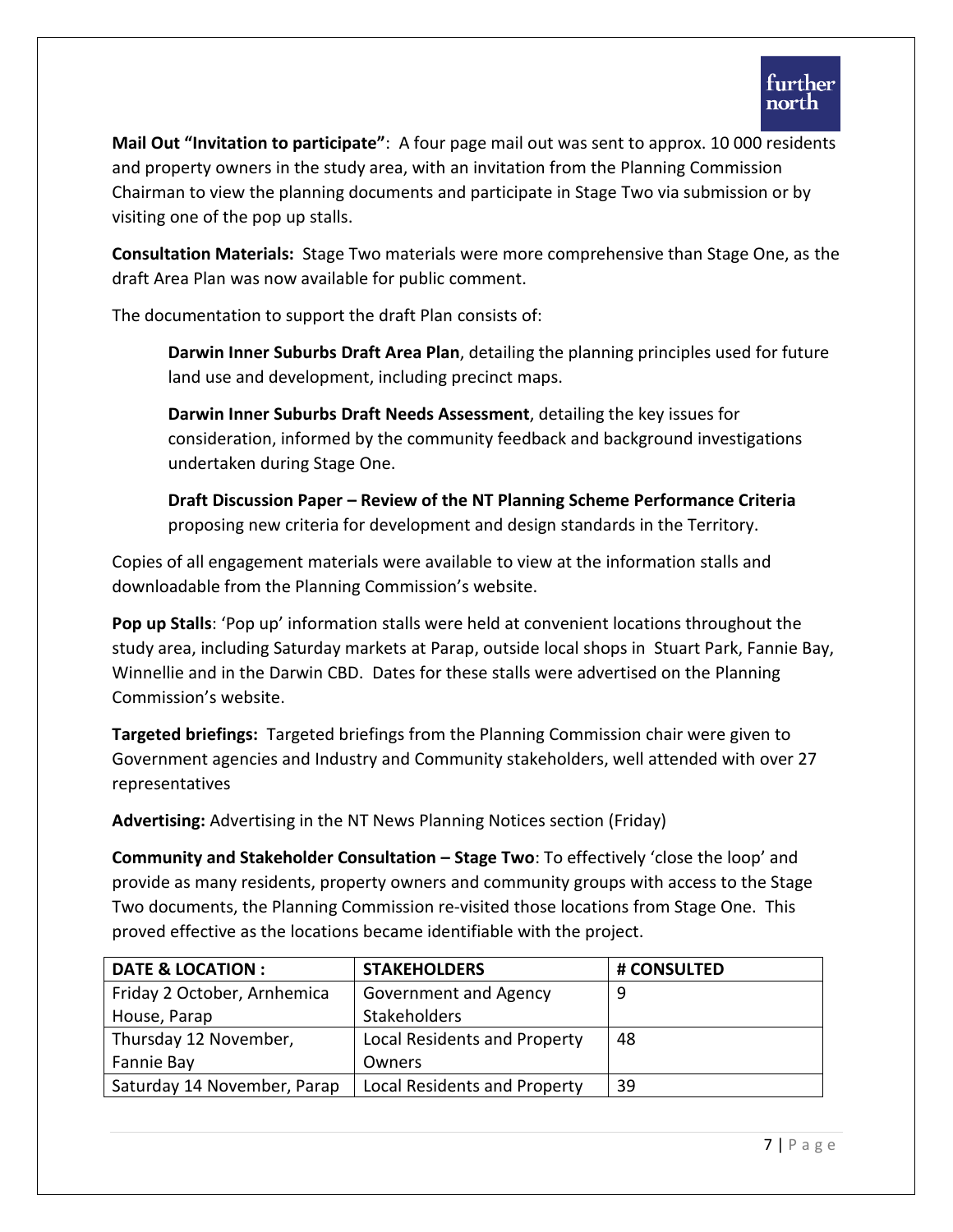| Market                       | Owners                        |                   |
|------------------------------|-------------------------------|-------------------|
| Tuesday 17 November,         | Local Residents and Property  | 8                 |
| Winellie Shops               | Owners                        |                   |
| Wednesday 18 November,       | Local Residents and Property  | 23                |
| <b>CBD Mall</b>              | Owners                        |                   |
| Thursday 19 November, Stuart | Local Residents and Property  | 18                |
| Park shops                   | Owners                        |                   |
| Saturday 21 November, Parap  | Local Residents and Property  | 64                |
| Market                       | Owners                        |                   |
| Tuesday 24 November, Fannie  | Local Residents and Property  | 8                 |
| <b>Bay Shops</b>             | Owners                        |                   |
| Tuesday 11 November, Energy  | Industry and Community        | 17                |
| House                        |                               |                   |
| Tuesday 11 November July,    | <b>Industry and Community</b> | 10                |
| <b>Energy House</b>          | <b>Stakeholders</b>           |                   |
|                              |                               | <b>TOTAL: 244</b> |
|                              |                               |                   |

#### **Key Agency, Industry and Community Stakeholders**

- Briefings were conducted with 6 NTG agencies which included representatives from:
	- o Department of Infrastructure
	- o Department of Chief Minister
	- o Power and Water Corporation
	- o Department of Transport
	- o Department of Housing
	- o Department of Business
- Two briefings for Industry and community representatives was also held, which included 27 representatives from:
	- o Urban Development Institute Australia
	- o Defence Housing Australia
	- o Australian Institute of Architects, NT Chapter
	- o Private planning consultants
	- o Private engineering firms
	- o Community members and Inner Suburbs residents

In total, consultation throughout Stage One and Two resulted in over 800 direct discussions, 75 Industry, Government and Community stakeholders and 110 formal submissions.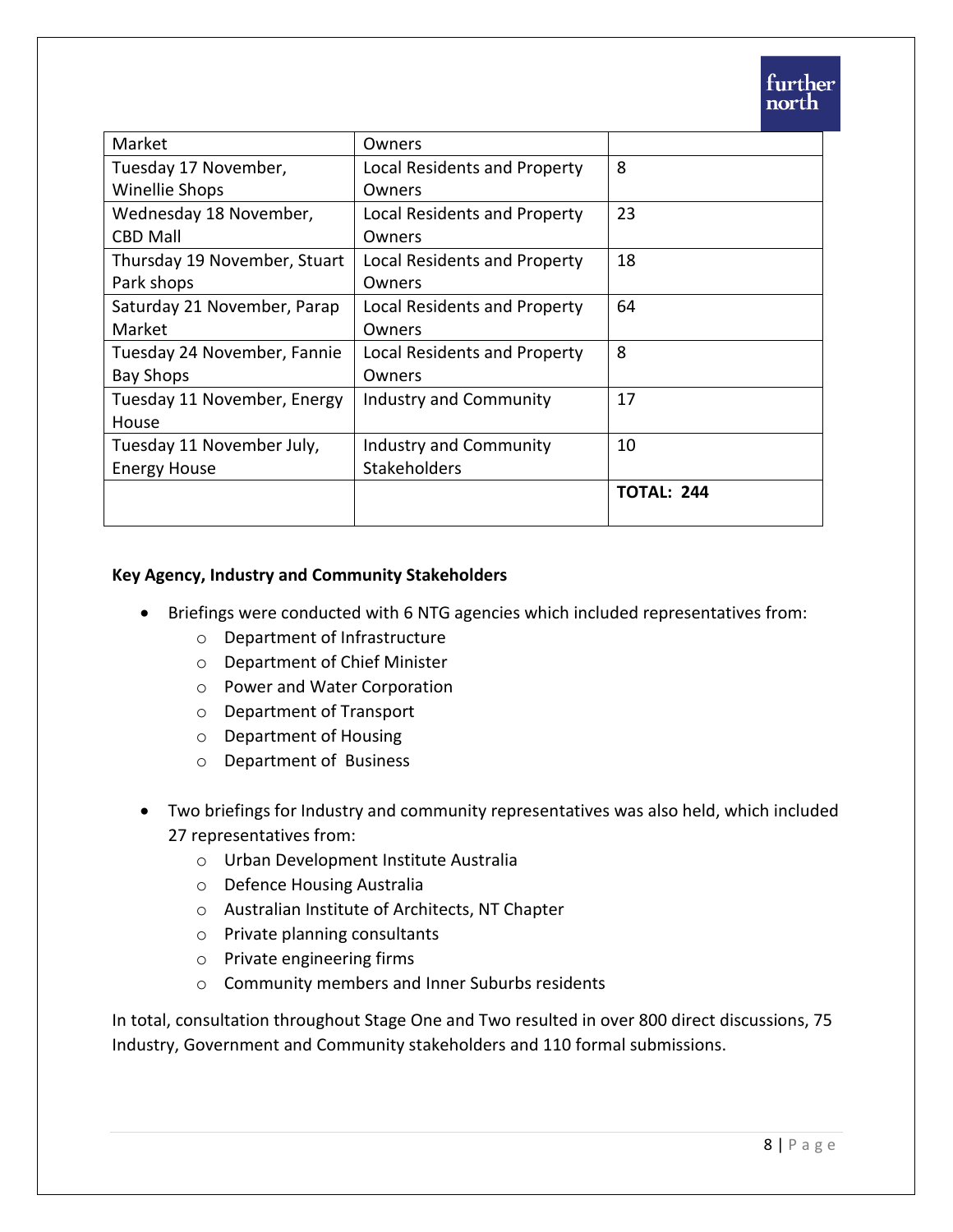# *4.0 SUBMISSIONS AND FEEDBACK*

A total of 47 submissions were received in response to the draft Area Plan for the Inner Suburbs.

Many of the submissions provided responses to specific proposed changes, relating to a particular site, lot or suburb. These submissions have been summarised on a suburb by suburb basis. Other submissions, from Industry and Community groups, address wider-ranging issues across a number of sites/suburbs, and these submissions are summarised in section 4.2.

#### *4.1 SUBURB BY SUBURB*

#### *4.1.1 – The Gardens*

In the main, formal submissions relating to The Gardens focussed on increasing development in the suburb, however some feedback received during Stage Two also expressed opposition to increased density in The Gardens.

Two sites in Melville Street were requested to be considered for zone MR (currently MD) to act as a transition between the proposed higher residential development in Blake Street, and existing MD dwellings. The submission cited The Gardens as suitable for higher density development due to its high level residential amenity and proximity to services.

An alternative submission from long term residents of Melville Street reject the premise that this suburb is suitable for higher densities, citing existing traffic issues, the proposed implementation of a new road link to Gardens Road, and proximity to the George Brown Botanic Gardens Amphitheatre, with pre-existing noise issues.

> *"There is no current demand for high rise unit development and plenty of other spaces available for it when the demand does return"*

> > Residents of The Gardens

Two sites on Blake Street (Lot 6907 and Lot 6908) were requested to be re-considered from proposed zone MR in the draft Area Plan to a high density zoning, to compliment the HR residential zones in neighbouring Geranium Street, Gardens Hill Crescent and Blake Street.

The submission also notes that the proposed development is to include residential, commercial, retail, restaurants, cafes, playgrounds and BBQ areas, and notes that these uses are not permitted under zone MR or zone HR, and subsequently requests a designation that allows for high density mixed use development.

A second, supporting submission to the above also contends that no existing zone adequately reflects the nature of the proposed development, and as such, requests that a Specific Use (SU) zone be applied to the sites.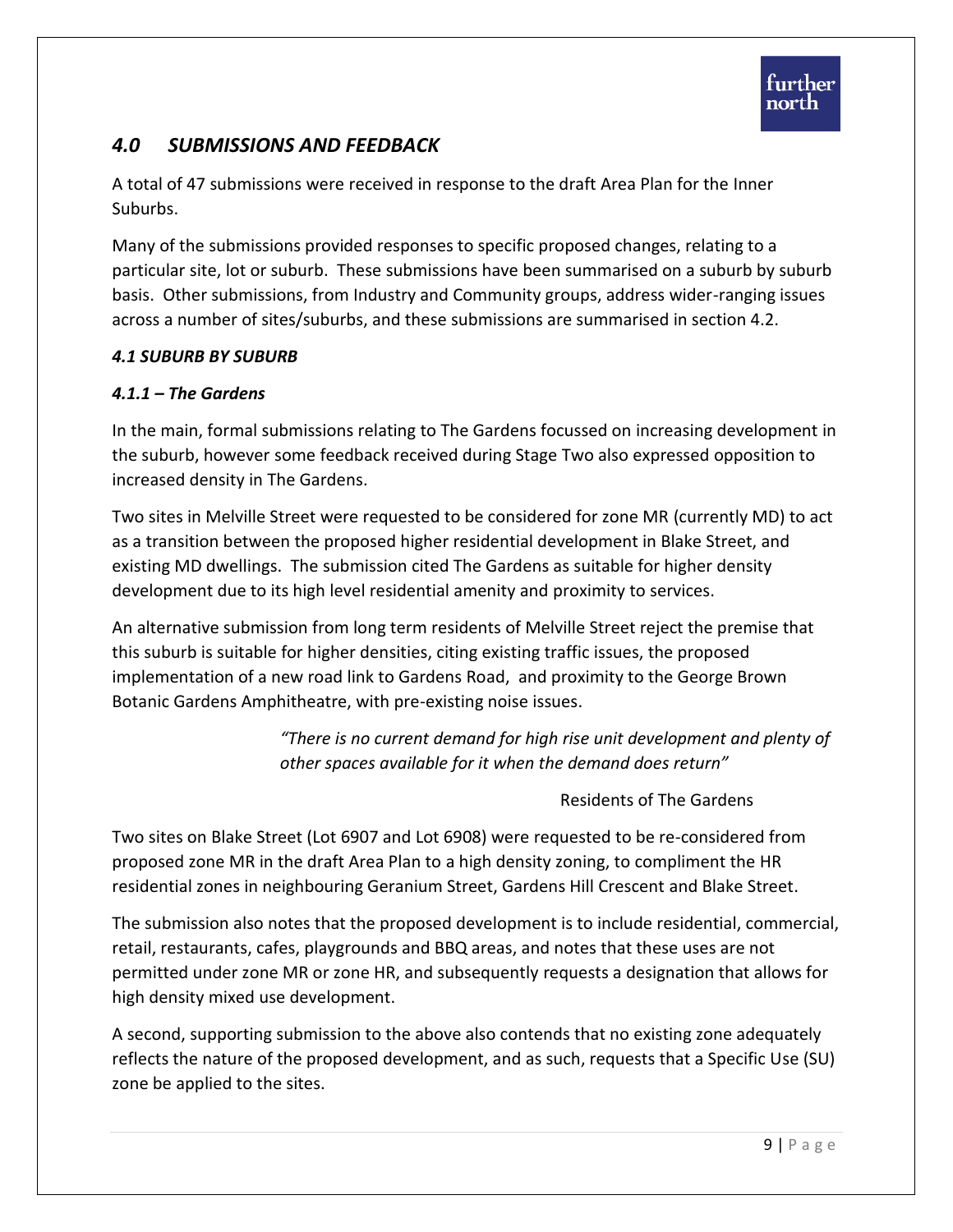## *4.1.2 – Stuart Park*

There is generally an understanding and appreciation of the need to revitalise the Stuart Highway.

A number of submissions focus on the Stuart Highway as both the entry point to Darwin's CBD, and as the 'spine' of Stuart Park and the Inner Suburbs.

A submission from commercial property owners on the Stuart Highway (Lots 1726, 1727 and 1728) acknowledges the mixed use opportunities presented in the draft Area Plan, and proposes incentives such as increased building height (up to nine storeys) for property owners to amalgamate to facilitate revitalization along the highway.

There was general agreement that areas of Stuart Park could be revitalized, to provide an attractive gateway to the city.

> *"Would like to see the demise of the car yards along the Stuart Highway"*

#### Stuart Park Resident

There is concern around anti-social behaviour in Stuart Park and the limitation this might place on revitalisation and protection of existing green space.

A Duke Street resident noted that while additional green spaces in Stuart Park sound nice, their current uses are "havens for anti-social behaviour". However, it was also noted that increasing activity and density along and around the Stuart Highway may be instrumental in reducing antisocial behaviour.

A local Stuart Park business owner requested the rezoning of the St Vincent de Paul facility along the Stuart Highway, to improve amenity and safety around the Stuart Highway / Westralia Street crossing, and to improve commercial and social opportunities. Another respondent called for additional pedestrian crossings along the Stuart Highway.

Proposed changes to increased density along the Stuart Highway side of Voyager Street in Stuart Park were questioned due to existing parking, stormwater, and drainage and infrastructure concerns in the Duke Street/Margaret /King Street areas.

One submission supports proposed changes to increase density along Charles Street in Stuart Park, however submits that the transition area be extended to include further properties along the Street. Note that 9, 11 and 13 Charles Street are subject to a rezoning application that will facilitate the development of four storey apartment buildings.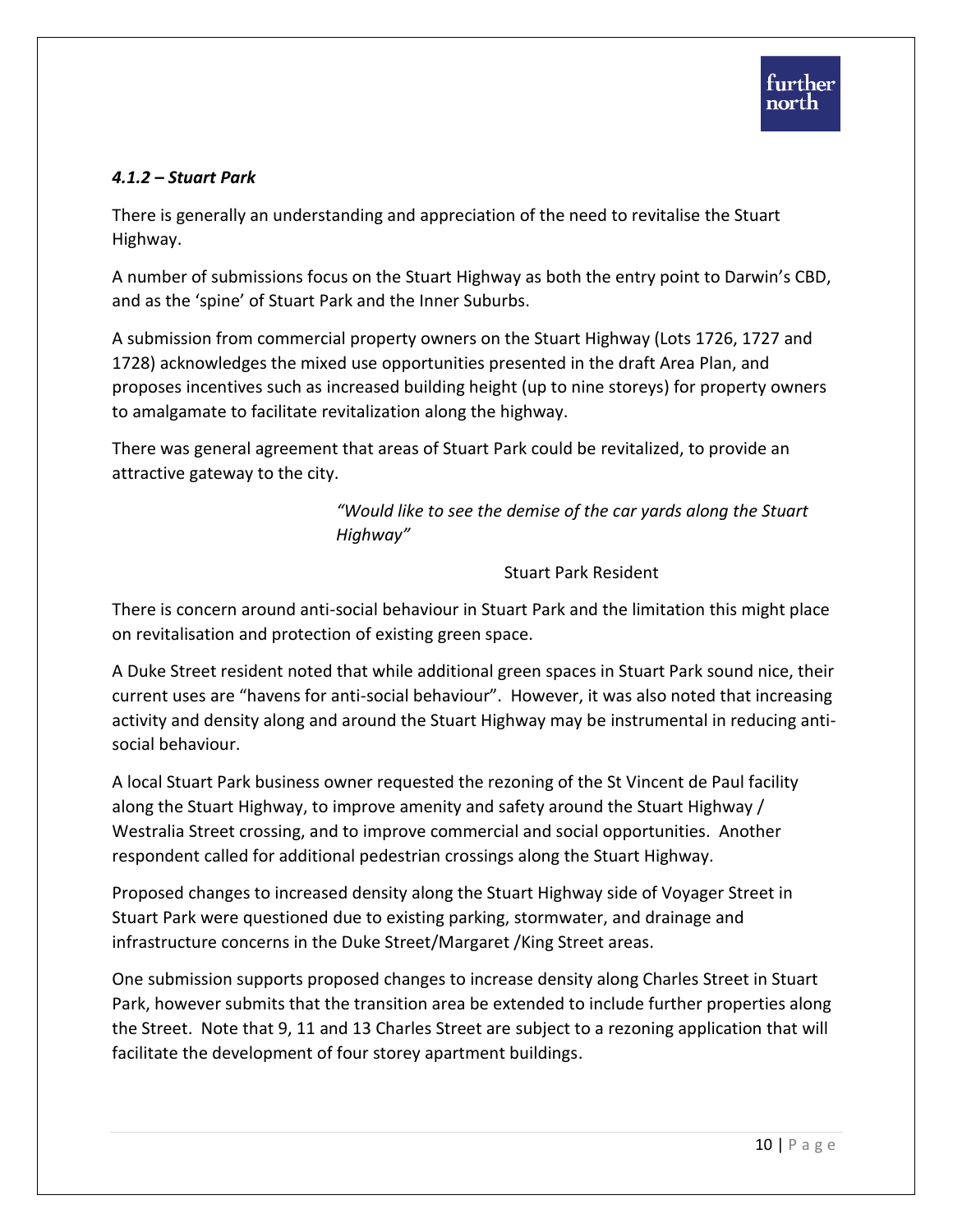A number of submissions from residents in the Stuart Park Primary School vicinity expressed concerns around the extension of local roads from Parap into Stuart Park and from Tiger Brennan Drive into Stuart Park, citing local traffic and parking issues, loss of amenity, and potential decrease in property value.

Stuart Park residents not wishing to see increased density in the inner suburbs suggest alternatives such as the redevelopment of existing public housing in the CBD or investing funds in better transport between the CBD and Palmerston.

There was general support for the proposed expansion of Stuart Park Primary School to include active and passive recreation areas; however City of Darwin note the proposed site (between Tiger Brennan Drive and Stuart Park Primary) is constrained by storm surge and steep gradient. However City of Darwin does support the inclusion of pathways and landscaping to increase usability of the site (Lot 5942).

#### *4.1.3 – Parap*

While there was general support for revitalisation, and a general understanding that increased density in the inner suburbs will occur, many residents in Parap held concerns about the specific location of proposed changes.

The Uniting Church of Australia's submission objects to proposed changes to its land fronting the Stuart Highway in Parap due to noise factors and proximity to the highway. The proposed change would see the sites used for residential rather than existing service commercial uses.

Parap residents in both the Stokes / Wilkinson and Weddell / Hingston Street areas would prefer to see no change to existing SD zones.

While acknowledging the need for revitalisation along the Stuart Highway in Parap, residents in Wilkinson Street and Jones Place have concerns regarding increased density in a primarily SD area, particularly around traffic and parking, and the provision of future recreation areas in Parap to support a growing population.

Specific objections to the proposed change from two Specific Use Zones to MR and SC to MR in the Parap area along the Stuart Highway (at Wilkinson/Jones Pl and the Ross Smith corner of the Stuart Highway), propose instead the retention of these spaces as green space, rather than higher density residential.

> *"Much of the area highlighted in the draft Area Plan namely the Stuart Highway end of Parap Road and the area from the old government printing office are currently parklands of some sort. There is very little parkland or green zones into the city area. Allowing expansion of these areas as natural green zones would revitalise the city more than more and more high-rise being built."*

> > Parap resident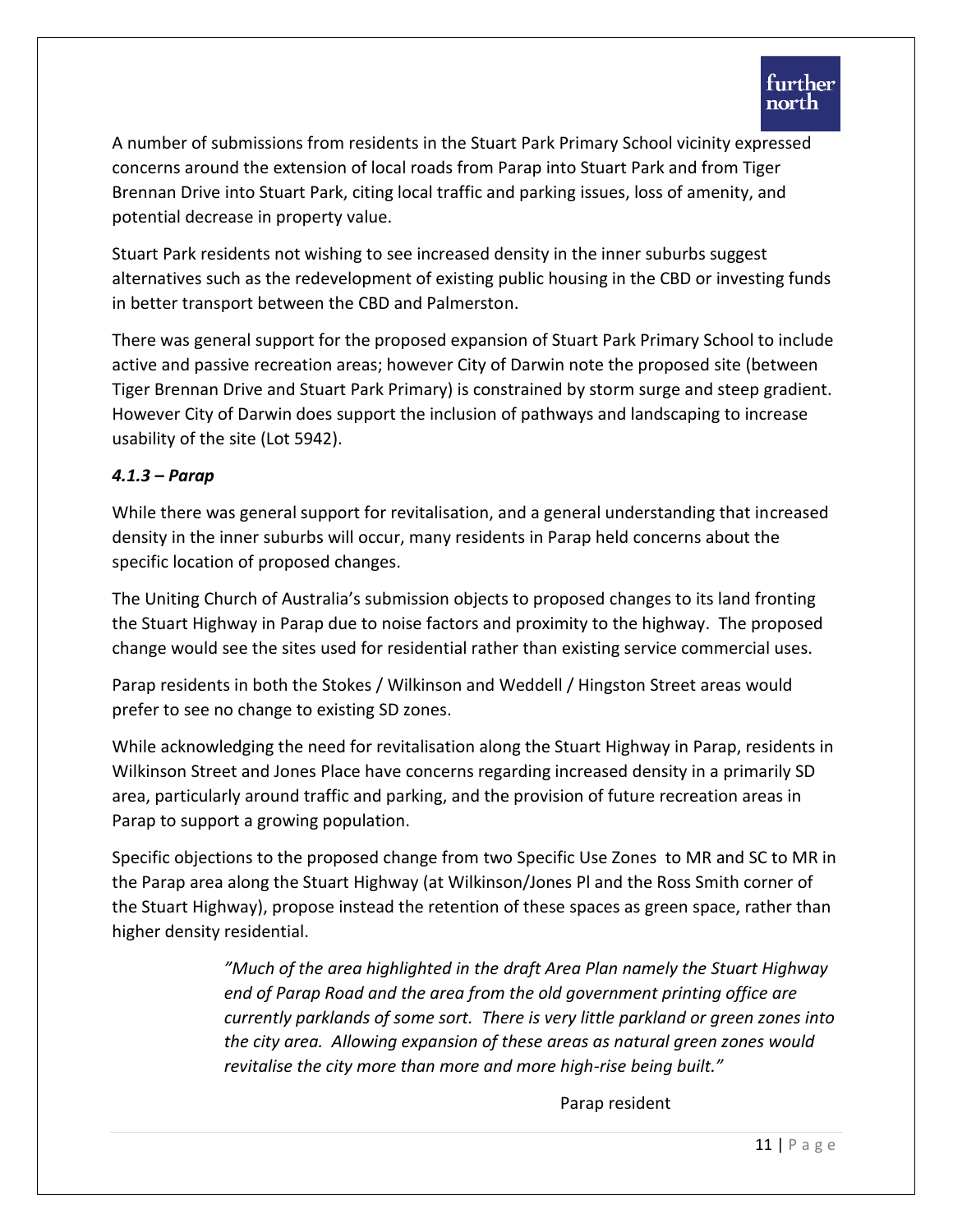The draft Area Plan proposes a change from SD to MD along Weddell Street in Parap. One submission rejects this proposed change in favour of a higher density such as MR given the proximity of Weddell Street to Parap Road and the facilities and services of the Parap Activity Centre, as well as proposed changes to MD / MR for other similarly located sites in Parap.

Another property owner also on Weddell Street rejects the MD proposed change in favour of retaining SD with potential to sub divide existing lots for dual occupancy.

> *"Surely this would be a less disruptive, staged approach to densification than MD. Smaller SD lots in the inner suburbs would retain the garden, neighbourhood image of these suburbs and the sense of community, plus cater for self-funded retirees as well as young families"*

#### *Parap Resident*

A business owner in Parap expressed support for two-way traffic on Nylander Street, as well as the provision of green open space on Salonika Street.

The redevelopment of the current MVR site was seen as "inevitable".

Some Parap residents also expressed concern regarding the re-development of Richardson Park and proposed changes to zoning in adjacent land.

## *4.1.4 – Bayview*

While the draft Area Plan did not propose any changes for the suburb of Bayview, there was some confusion / misinterpretation around the existing Future Development (FD) zoning in Bayview.

The zone FD has existed in Bayview since the suburb's initial development, with an expectation that further development would occur at some point in the future.

In May 2015, a developer submitted a Notice of Intent to the Northern Territory Environment Protection Authority for a proposal to develop 'Stage Two' of Bayview. The Notice of Intent included proposed rezoning, and design details. In August 2015, the NT EPA determined an Environmental Impact Statement would be required.

Some residents have confused the Planning Commission's draft Area Plan with the documents submitted in the developers Notice of Intent.

Notwithstanding the current zoning, some Bayview residents are concerned about future development in the area, particularly as it may impact on views, mangroves and surrounding wildlife.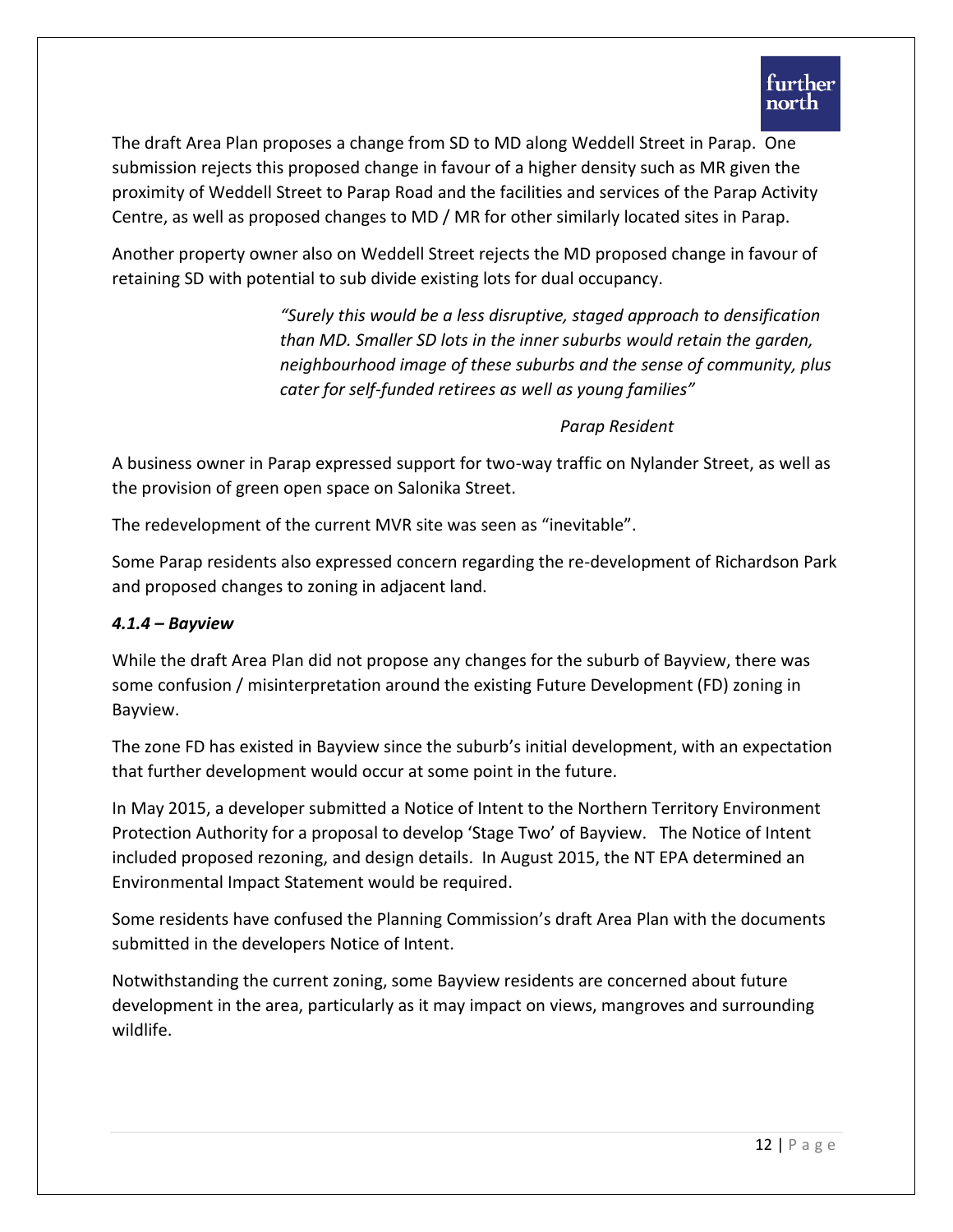

Recommendations for improvements to the Bayview area include a designation of Conservation for the mangroves south of Bayview Boulevard; a mangrove boardwalk be established in the area; and a platform suitable for fishing be constructed in the Bayview lock area.

## *4.1.5 – Woolner*

There were no formal submissions received from residents in Woolner.

However, a number of submissions (including those from Industry and government stakeholders) acknowledged and supported the proposed changes for Bishop Street in Woolner, "*provided existing uses may continue are not forced to rezone*" (City of Darwin)

City of Darwin also supports the potential for mixed used development along Parap Road, which is "*strongly supported as a linking element to between Parap Village and a new activity centre and transport interchange in Woolner*."

#### *4.1.6 – Ludmilla*

Overwhelmingly, submissions from residents in and around Ludmilla addressed Government's proposed redevelopment of Richardson Park, and the subsequent changes proposed in the draft Area Plan to Lot 5406 ("Antenna site") and Lot 3725 ("Bush block").

Many submissions cited the considerable work undertaken by the community to enhance and protect the Bush block and considered any potential rezoning of this site a significant loss to amenity for the suburb.

The "Antenna site" is currently privately owned Community Purpose (CP) land, housing a broadcast antenna and the draft Area Plan proposes rezoning to Organised Recreation (OR) to support Ludmilla and surrounding suburbs.

Similarly, the potential rezoning of the "Bush block" from Public Open Space to OR was not supported by any submissions.

#### *4.1.7 – The Narrows*

Submissions from residents in The Narrows were scant, and in general, not specifically related to the suburb.

One respondent at the Winnellie shops was "*pleased to see no change in The Narrows*" and another respondent indicated they were keen to "*get rid of the flats*".

#### *4.1.8 – Fannie Bay*

The majority of submissions relating to Fannie Bay focused on potential density changes to Ross Smith Avenue and Dick Ward Drive in Fannie Bay.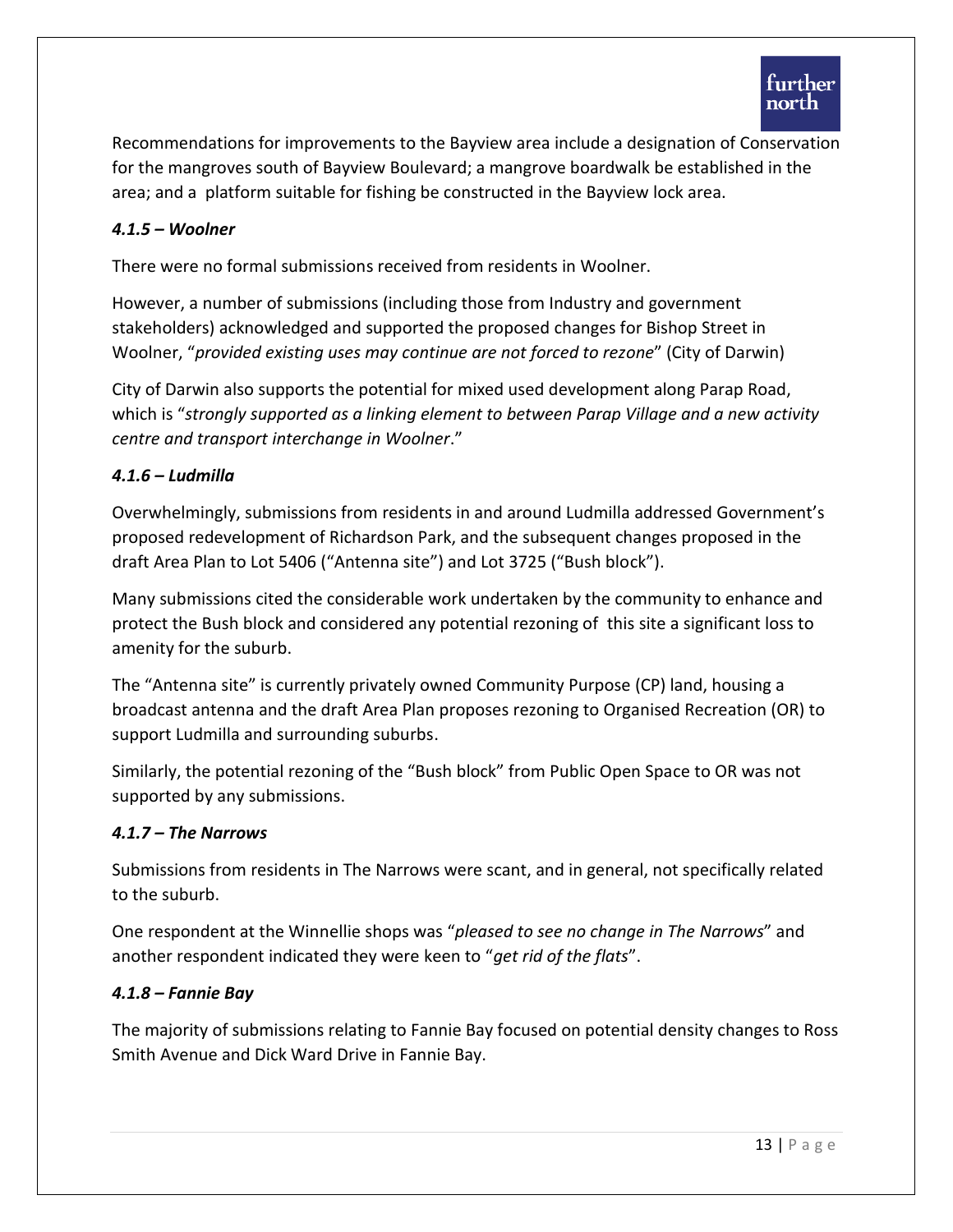

While one submission objected to the potential increase in density due to increased traffic and parking, the majority of submissions relating to this change supported increased density.

Specific submissions sought a higher zoning for neighbouring properties at the Fannie Bay end of Ross Smith Avenue, to match the proposed changes to 2 – 10 Dick Ward Drive, and more flexibility regarding the consolidation of properties on Dick Ward Drive, to expedite future development.

Parking continues to be a key issue in Fannie Bay, both residential street parking and the availability of parking at Fannie Bay shops.

# *4.2 – INDUSTRY, GOVERNMENT ANDCOMMUNITY SUBMISSIONS*

The following is a summary of submissions made by Industry and Community Groups, including:

- Department of Defence
- City of Darwin
- Department of Transport
- Architects Institute of Australia, NT Chapter
- Housing Industry Australia, NT
- Ludmilla Creek Landcare Group
- Department of Business

#### *4.2.1 Department of Defence*

Future development should be strategically located to protect the RAAF base

- Building height controls;
- Aircraft Noise;
- Extraneous lighting;
- Bird and Flying Fox Strike concerns that densification could enable land uses that have the potential to attract wildlife around the RAAF base which could result in increased bird strike; and
- Stormwater management Darwin Flood Mitigation project to construct an augmented drain and retention ponds to reduce flooding on Bagot Road.

The Department of Defence supports urban growth and development in Darwin, and requests Defence continues to contribute to the early stages of future planning, and that future development be compatible and strategically cognizant of the RAAF base.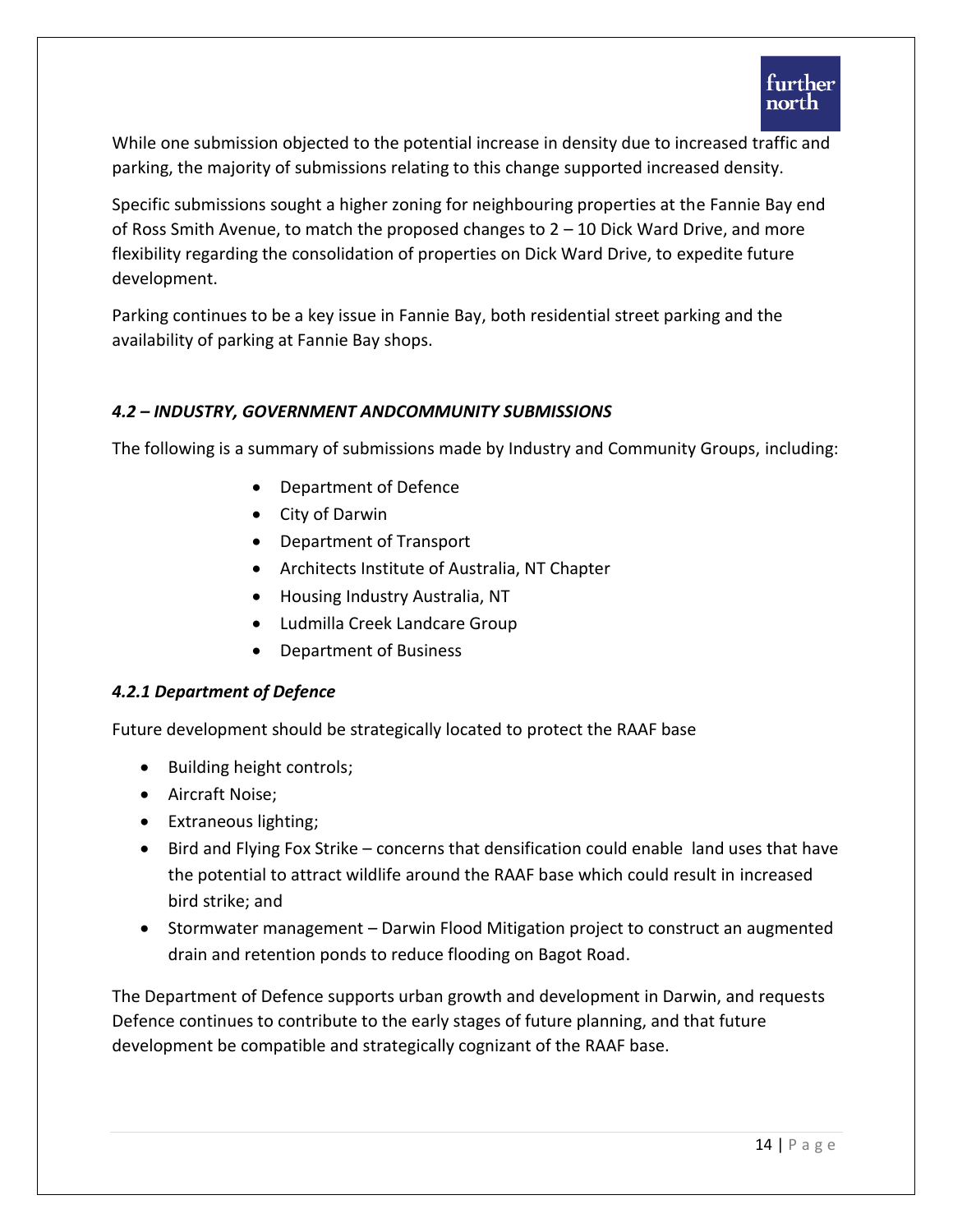# *4.2.2 City of Darwin (CoD)*

- Supports the Compact Urban Growth policy and the Darwin Regional Land Use Plan.
- Expressed some concern around any potential residential development on Blake Street, due to the close proximity of the Botanic Gardens Amphitheatre.
- CoD has no current Council-endorsed plans for enhanced community facilities at the Parap Pool, beyond the current upgrades to the existing pool facilities.
- Land adjacent to Stuart Park Primary School is constrained for development of sporting ovals.
- Concerns regarding the funding, coordination and delivery of infrastructure and service upgrades.
- CoD supports consolidation and rationalisation of underutilised and strategic lots where possible.
- Strong support for mixed use development along Parap Road, particularly to link up to Woolner.
- Support for service commercial in Woolner, providing existing uses can transition over time.
- Concerns re: placement of multi-storey car park in Parap Primary School vicinity.

# *4.2.3 Department of Transport (DoT)*

- DoT would like more detail included in the draft Area Plan around the timing of the Stuart Highway realignment (ie 2030) as other recommendations in the draft plan are contingent on the bypass.
- Planning principles should clearly outline no development is to occur within the Stuart Highway corridor.
- Discussion paper suggested addition of specifications for bicycle parking, particularly in activity centres.

# *4.2.4 Housing Industry Australia (HIA)*

- Area allocated as medium density residential is too small.
- HIA see this as a lost opportunity, suggesting that more diversity in housing stock is required, which is facilitated by rezoning.
- HIA would like to see smaller minimum size allotments than currently allowed in Inner Suburbs SD zones and a removal of the need for Ministerial consent to construct more than one dwelling on a residential lot.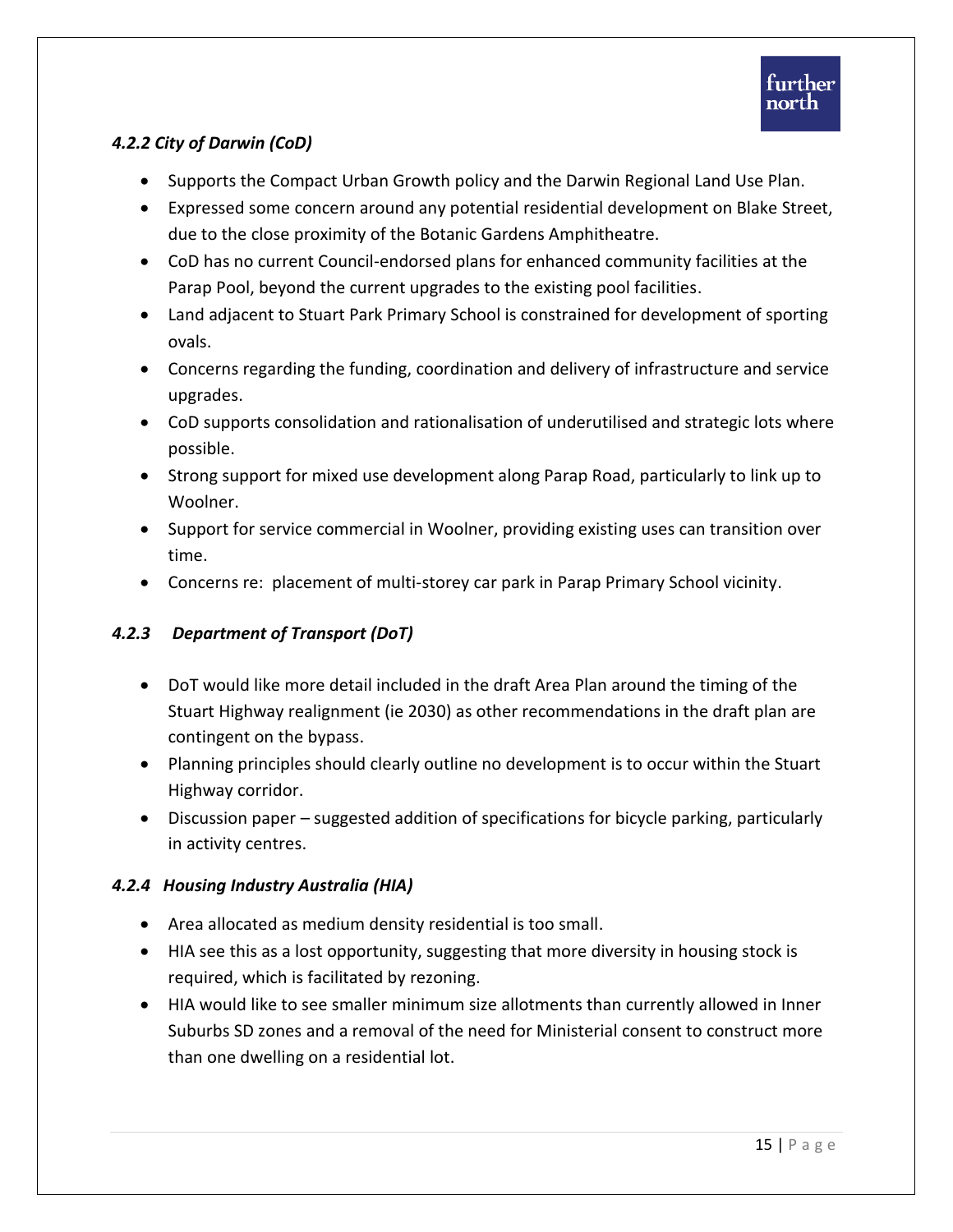

 HIA see Government as the major contributor for Social Infrastructure improvements, and as such should not rely on developers to fund these improvements.

# *4.2.5 Architects Institute of Australia, NT Chapter*

- Focus development primarily on the Stuart Highway as a whole, and less on activity centres.
- More density could be supported.
- Continuation of small lot/ multiple dwelling along Ross Smith Ave.
- AIA NT supports the development of a masterplan for larger scale developments, such as the proposed development at Blake Street.

# *4.2.6 Department of Business (DoB)*

- DoB recognises the considerable opportunities for future commercial, residential and infrastructure development in the inner suburbs.
- DoB supports the Draft Plan as a means of providing confidence and certainty for developers and the community, and as a mechanism to promote more business opportunity within the designated Activity Centres.
- DoB supports the review of Performance Criteria / Design standards.
- DoB is particularly focused on reducing the burden of inefficient regulatory regimes that impede growth, investment and development.

# *4.2.7 Ludmilla Creek Landcare Group*

- Protection of open spaces and conservation areas of Ludmilla.
- Establishment of walking trails.
- *"Plan for more Open Space, not less – with increased densities, more open space and quality recreational open space is required. Any rezoning should not reduce the future capabilities to meet open space and recreational needs… Ludmilla Creek provides the ideal basis for this."*

NOTE: This submission also applies to Mid-Suburbs Area Plans

# *5.0 CONCLUSION*

While there were slightly fewer submissions and engagement numbers in Stage Two of the Inner Suburbs Area Planning project, compared to Stage One, every effort was made to reach all residents and participants. Compared to previous Area Plans (prior to the Planning Commission's involvement), the level of engagement for Inner suburbs Area Plans is outstanding.